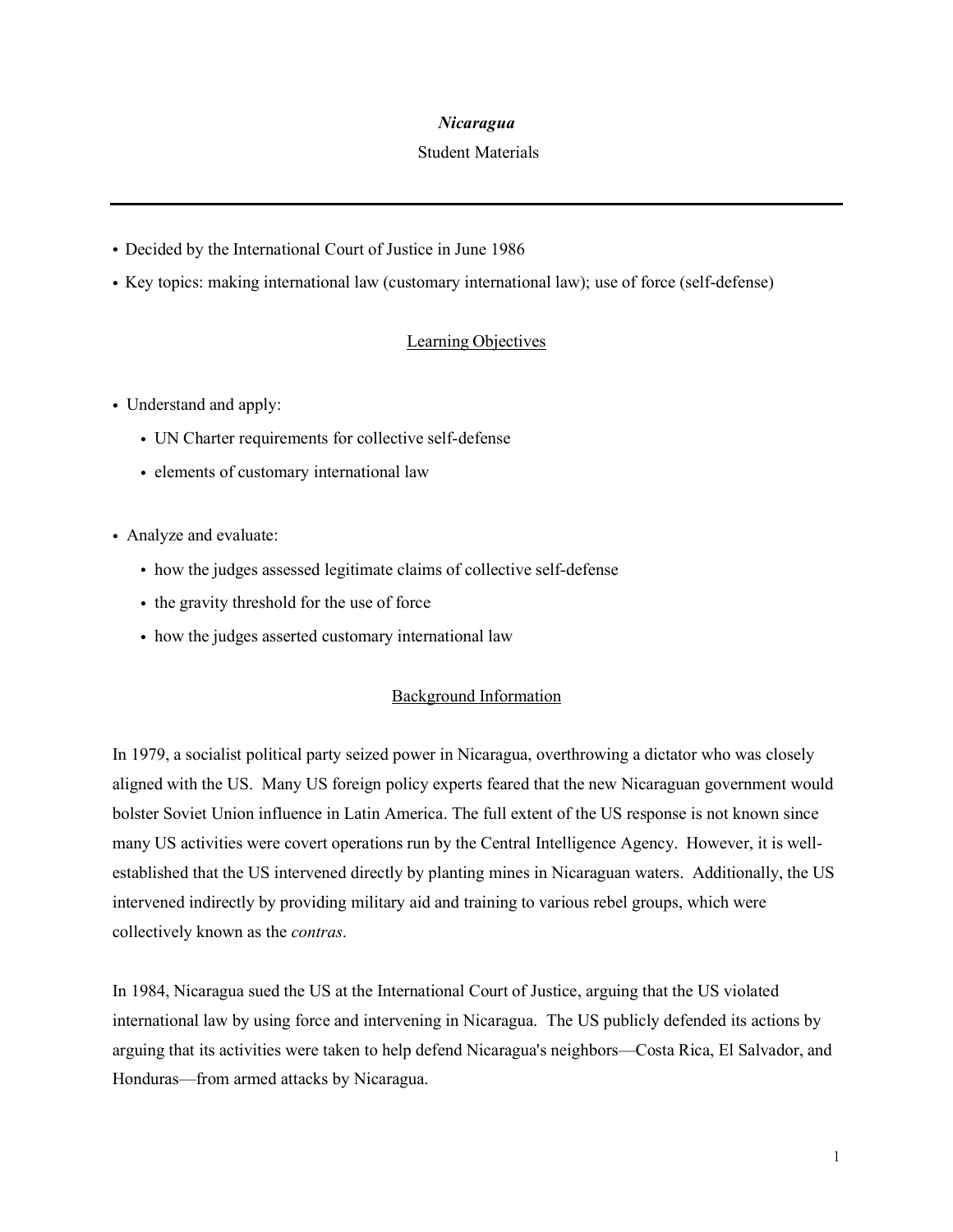Because of limits that the US placed on the Court's jurisdiction, the ICJ could not rule directly on the legality of the US actions under the UN Charter. The ICJ could only rule based on customary international law. Accordingly, in the redacted judgment below, the ICJ first had to establish: what is the applicable customary international law? Second, the ICJ then had to ask: how does this law apply to the specific US activities in Nicaragua?

#### Relevant Legal Texts

UNGA Resolution 2625 (XXV—1970): "Declaration on Friendly Relations"1

The General Assembly,

Reaffirming … that the maintenance of international peace and security and the development of friendly relations and co-operation between nations are among the fundamental purposes of the United Nations …

Convinced that the strict observance by states of the obligation not to intervene in the affairs of any other state is an essential condition to ensure that nations live together in peace with one another, since the practice of any form of intervention not only violates the spirit and letter of the Charter, but also leads to the creation of situations which threaten international peace and security …

Convinced in consequence that any attempt aimed at the partial or total disruption of the national unity and territorial integrity of a state or country or at its political independence is incompatible with the purposes and principles of the Charter ...

Solemnly proclaims the following principles:

The principle that states shall refrain in their international relations from the threat or use of force against the territorial integrity or political independence of any state or in any other manner inconsistent with the purposes of the United Nations

<sup>1</sup> Long title: Declaration on Principles of International Law Concerning Friendly Relations and Co-operation among **States**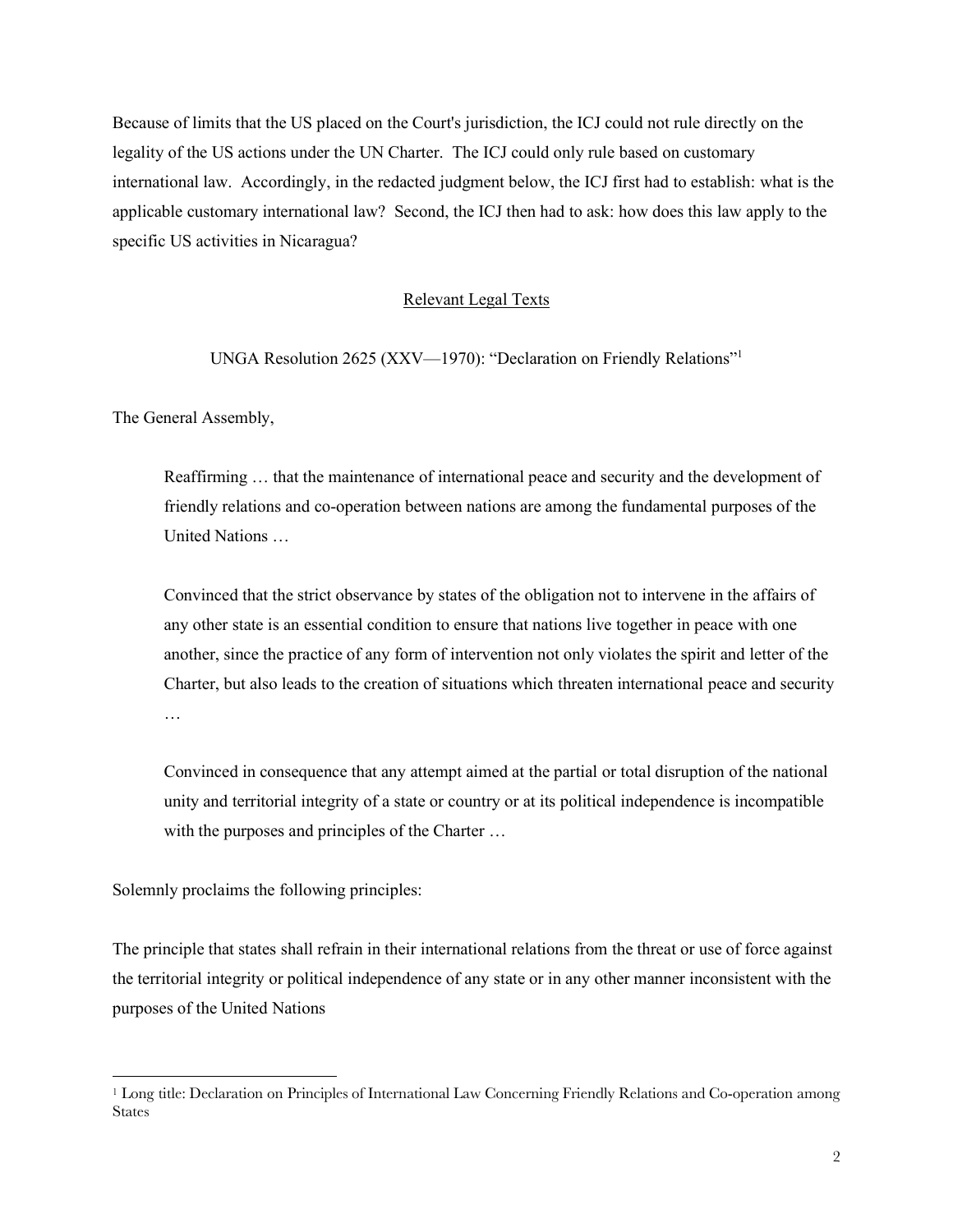Every state has the duty to refrain in its international relations from the threat or use of force against the territorial integrity or political independence of any state … Such a threat or use of force constitutes a violation of international law …

Every state has the duty to refrain from organizing or encouraging the organization of irregular forces or armed bands … for incursion into the territory of another state.

Every state has the duty to refrain from organizing, instigating, assisting or participating in acts of civil strife … in another state …

Nothing in the foregoing paragraphs shall be construed as enlarging or diminishing in any way the scope of the provisions of the Charter concerning cases in which the use of force is lawful.

The principle concerning the duty not to intervene in matters within the domestic jurisdiction of any state, in accordance with the Charter

No state or group of states has the right to intervene, directly or indirectly, for any reason whatever, in the internal or external affairs of any other state. Consequently, armed intervention and all other forms of interference or attempted threats against the personality of the state or against its political … elements, are in violation of international law …

No state shall organize, assist, foment, finance, incite or tolerate … armed activities directed towards the violent overthrow of the regime of another state, or interfere in civil strife in another state …

UNGA Resolution 3314 (XXIX—1974): "Definition of Aggression"

# Article 1

Aggression is the use of armed force by a state against the sovereignty, territorial integrity or political independence of another state, or in any other manner inconsistent with the Charter of the United Nations …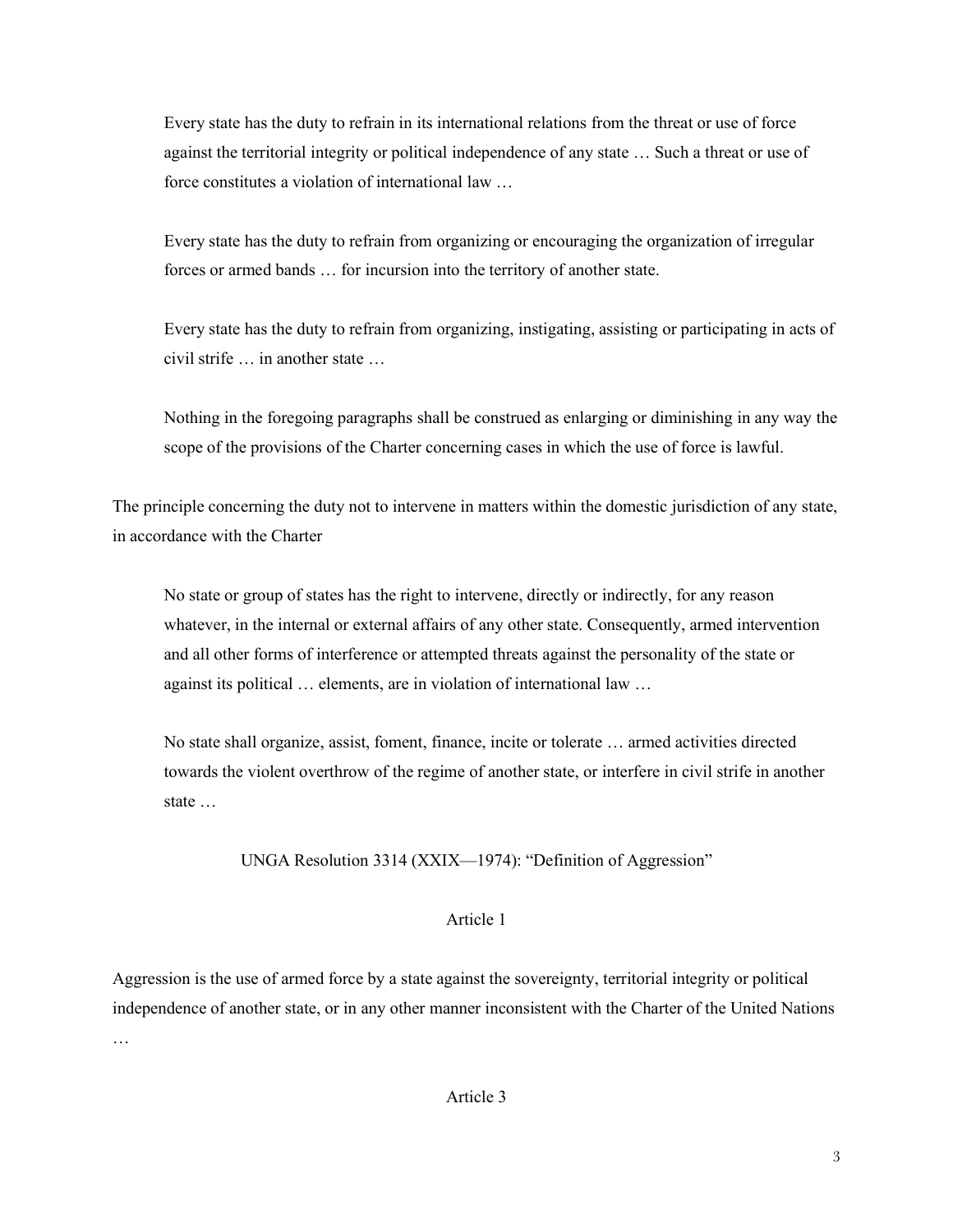Any of the following acts ... shall ... qualify as an act of aggression:

(a) The invasion or attack by the armed forces of a state of the territory of another state, or any military occupation, however temporary, resulting from such invasion or attack, or any annexation by the use of force of the territory of another state or part thereof,

(b) Bombardment by the armed forces of a state against the territory of another state or the use of any weapons by a state against the territory of another state;

(c) The blockade of the ports or coasts of a state by the armed forces of another state;

(d) An attack by the armed forces of a state on the land, sea or air forces, or marine and air fleets of another state;

(e) The use of armed forces of one state which are within the territory of another state with the agreement of the receiving state, in contravention of the conditions provided for in the agreement or any extension of their presence in such territory beyond the termination of the agreement;

(f) The action of a state in allowing its territory, which it has placed at the disposal of another state, to be used by that other state for perpetrating an act of aggression against a third state;

(g) The sending by or on behalf of a state of armed bands, groups, irregulars or mercenaries, which carry out acts of armed force against another state of such gravity as to amount to the acts listed above, or its substantial involvement therein.

# Majority Judgment

# *Part I: What is the applicable law?*

The Court begins by discussing that it will rule based on customary international law. Its assessment of customary international law will be shaped, though, by two treaties: the Charter of the United Nations, and the Charter of the Organization of American States. The Court discusses the two components of customary international law: state practice and acceptance as law (*opinio juris*).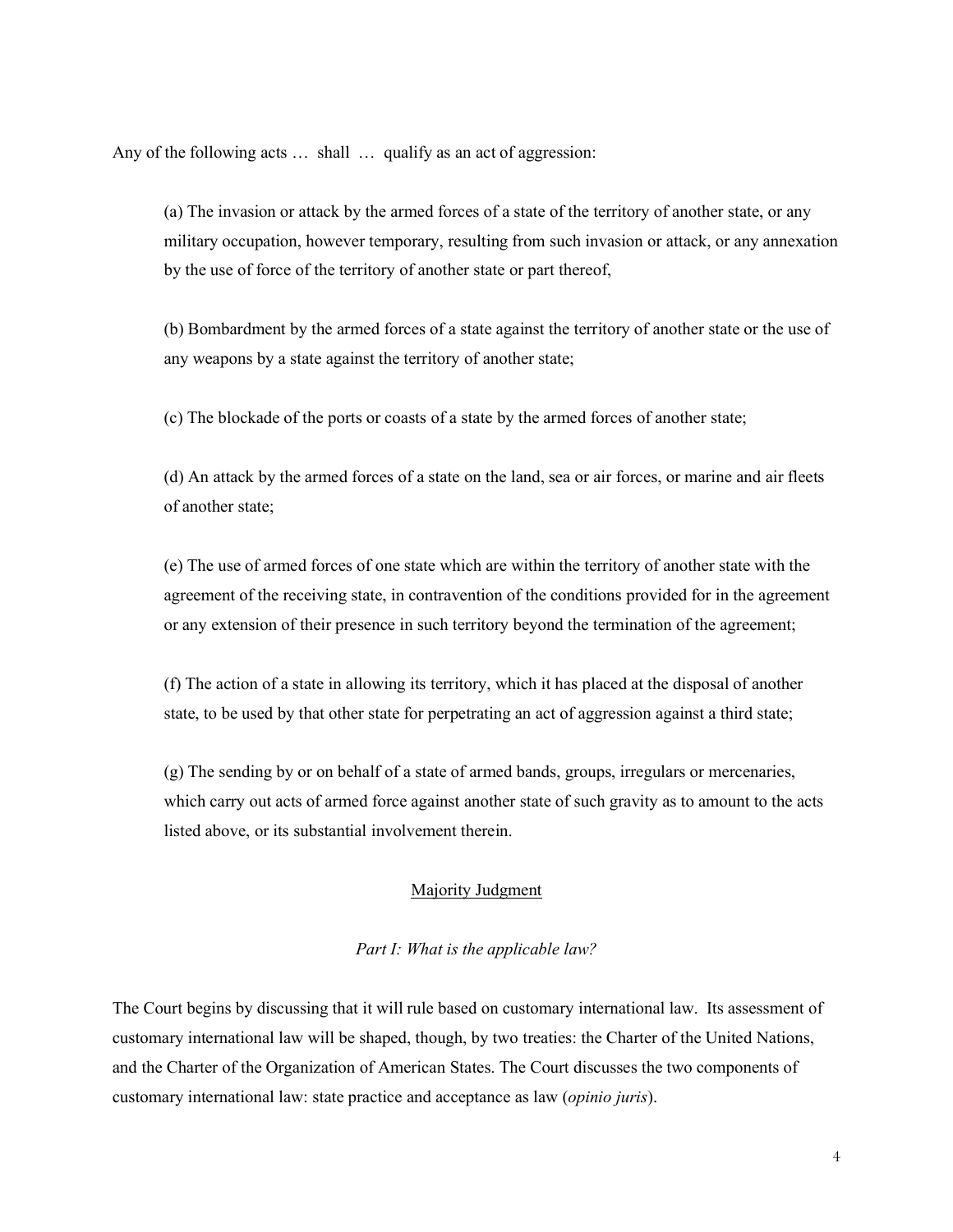The Court has next to consider what are the rules of customary international law applicable to the present dispute. For this purpose, it has to direct its attention to the practice and *opinio juris* of states … In this respect the Court must not lose sight of the Charter of the United Nations and that of the Organization of American States … Bound as it is by Article 38 of its Statute to apply ... international custom "as evidence of a general practice accepted as law", the Court may not disregard the essential role played by general practice. Where two states agree to incorporate a particular rule in a treaty, their agreement suffices to make that rule a legal one, binding upon them; but in the field of customary international law, the shared view of the parties as to the content of what they regard as the rule is not enough. The Court must satisfy itself that the existence of the rule in the *opinio juris* of states is confirmed by practice …

It is not to be expected that in the practice of states the application of the rules in question should have been perfect, in the sense that states should have refrained, with complete consistency, from the use of force … The Court does not consider that, for a rule to be established as customary, the corresponding practice must be in absolutely rigorous conformity with the rule. In order to deduce the existence of customary rules, the Court deems it sufficient that the conduct of states should, in general, be consistent with such rules, and that instances of state conduct inconsistent with a given rule should generally have been treated as breaches of that rule, not as indications of the recognition of a new rule. If a state acts in a way *prima facie* incompatible with a recognized rule, but defends its conduct by appealing to exceptions or justifications contained within the rule itself, then whether or not the state's conduct is in fact justifiable on that basis, the significance of that attitude is to confirm rather than to weaken the rule …

The Court argues that the use of force is prohibited the UN Charter, which is treaty law. However, the Court must rule based on customary international law in this case.<sup>2</sup> The Court argues that UN General Assembly resolutions are evidence of *opinio juris*, as are various regional agreements to which the US belongs. The Court concludes (based on this evidence of *opinio juris*) that customary international law prohibits the use of force.

Both parties take the view that the principles as to the use of force incorporated in the United Nations Charter correspond, in essentials, to those found in customary international law. The

<sup>2</sup> Note: This restriction came from limits that the US placed on the jurisdiction of the ICJ.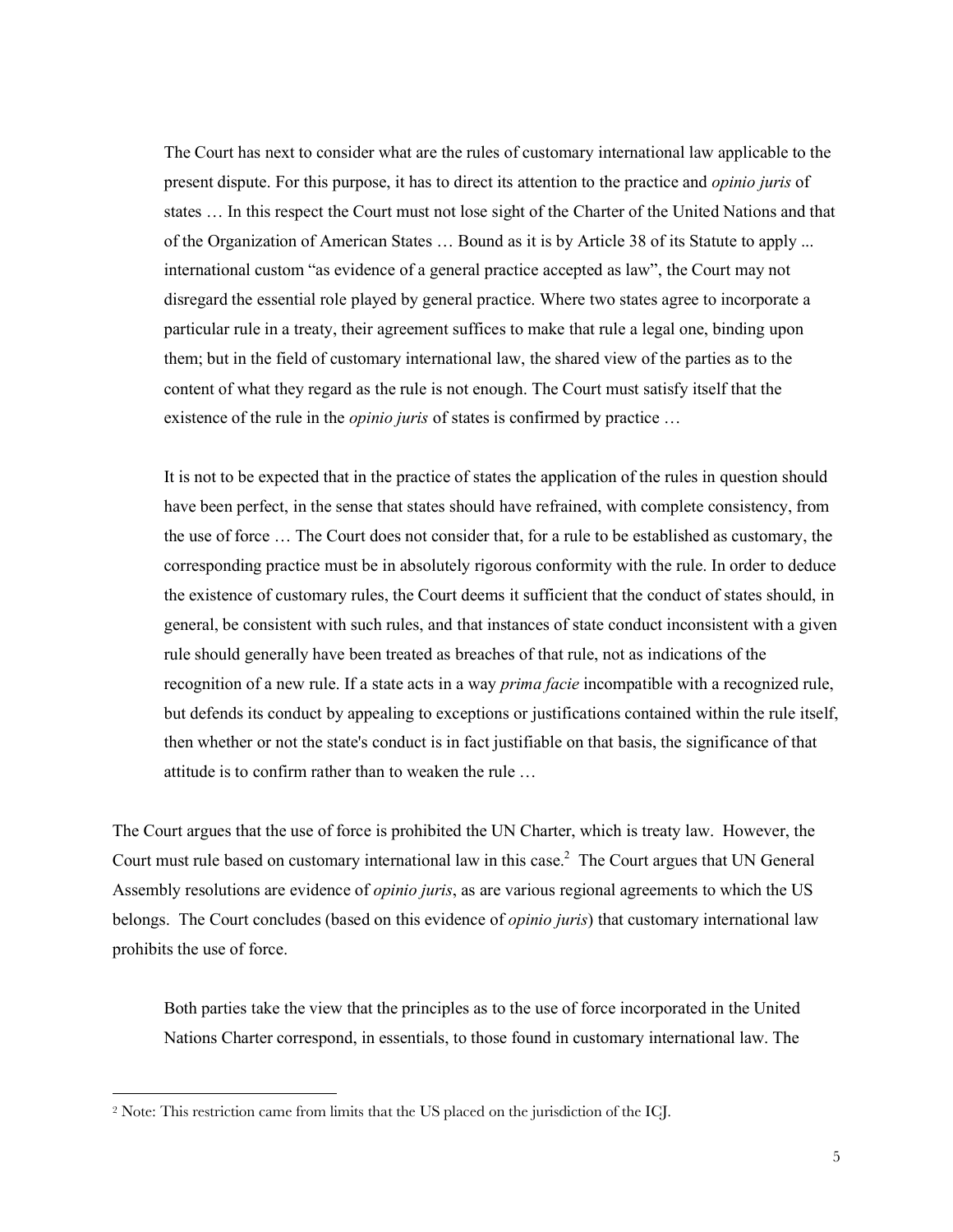parties thus both take the view that the fundamental principle in this area is expressed in the terms employed in Article 2, paragraph 4, of the United Nations Charter. They therefore accept a treatylaw obligation to refrain in their international relations from the threat or use of force against the territorial integrity or political independence of any state, or in any other manner inconsistent with the purposes of the United Nations. The Court has however to be satisfied that there exists in customary international law an *opinio juris* as to the binding character of such abstention. This *opinio juris* may, though with all due caution, be deduced from … the attitude of the parties and the attitude of states towards certain General Assembly resolutions, and particularly [the "Declaration on Friendly Relations"]. The effect of consent to the text of such resolutions cannot be understood as merely that of a "reiteration or elucidation" of the treaty commitment undertaken in the Charter. On the contrary, it may be understood as an acceptance of the validity of the rule or set of rules declared by the resolution by themselves. The principle of non-use of force, for example, may thus be regarded as a principle of customary international law …

As regards the United States in particular, the weight of an expression of *opinio juris* can similarly be attached to its support of the resolution of the Sixth International Conference of American States condemning aggression … and ratification of the Montevideo Convention on Rights and Duties of States … Article 11 of which imposes the obligation not to recognize territorial acquisitions or special advantages which have been obtained by force. Also significant is United States acceptance of the principle of the prohibition of the use of force which is contained in the declaration on principles governing the mutual relations of states participating in the Conference on Security and Co-operation in Europe …, whereby the participating states undertake to "refrain in their mutual relations, as well as in their international relations in general," … from the threat or use of force. Acceptance of a text in these terms confirms the existence of an *opinio juris* of the participating states prohibiting the use of force in international relations.

A further confirmation of the validity as customary international law of the principle of the prohibition of the use of force expressed in Article 2, paragraph 4, of the Charter of the United Nations may be found in the fact that it is frequently referred to in statements by state representatives as being not only a principle of customary international law but also a fundamental or cardinal principle of such law …

The Court then notes that there is variation in the severity of the use of force. It argues that UN General Assembly resolutions suggest that not all forceful acts can be considered "armed attacks."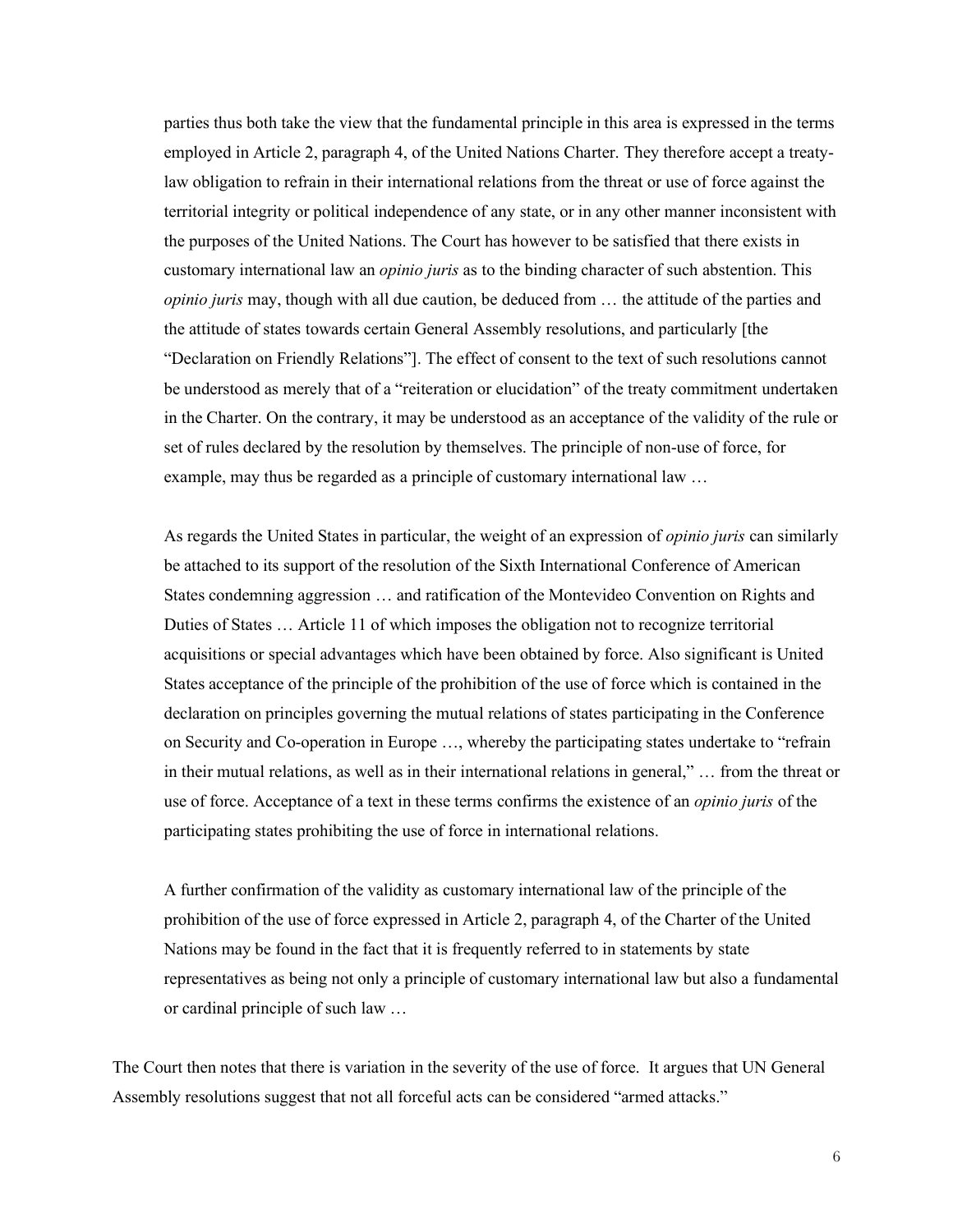It will be necessary to distinguish the most grave forms of the use of force (those constituting an armed attack) from other less grave forms. In determining the legal rule which applies to these latter forms, the Court can again draw on the formulations contained in the [Declaration on Friendly Relations] ... As already observed, the adoption by states of this text affords an indication of their *opinio juris* as to customary international law on the question. Alongside certain descriptions which may refer to aggression, this text includes others which refer only to less grave forms of the use of force …

The Court notes that the UN Charter allows collective self-defense in response to an armed attack. Both the UN Charter and UN General Assembly resolutions suggest that this exception is an "inherent right" that exists under customary international law.

The general rule prohibiting force allows for certain exceptions. In view of the arguments advanced by the United States to justify the acts of which it is accused by Nicaragua, the Court must express a view on the content of the right of self-defence, and more particularly the right of collective self-defence. First, with regard to the existence of this right, it notes that in the language of Article 51 of the United Nations Charter, the inherent right … which any state possesses in the event of an armed attack, covers both collective and individual self-defence. Thus, the Charter itself testifies to the existence of the right of collective self-defence in customary international law. Moreover, just as the wording of certain General Assembly declarations adopted by states demonstrates their recognition of the principle of the prohibition of force as definitely a matter of customary international law, some of the wording in those declarations operates similarly in respect of the right of self-defence (both collective and individual). Thus, in the [Declaration on Friendly Relations], the reference to the prohibition of force is followed by a paragraph stating that:

nothing in the foregoing paragraphs shall be construed as enlarging or diminishing in any way the scope of the provisions of the Charter concerning cases in which the use of force is lawful.

This resolution demonstrates that the states represented in the General Assembly regard the exception to the prohibition of force constituted by the right of individual or collective selfdefence as already a matter of customary international law.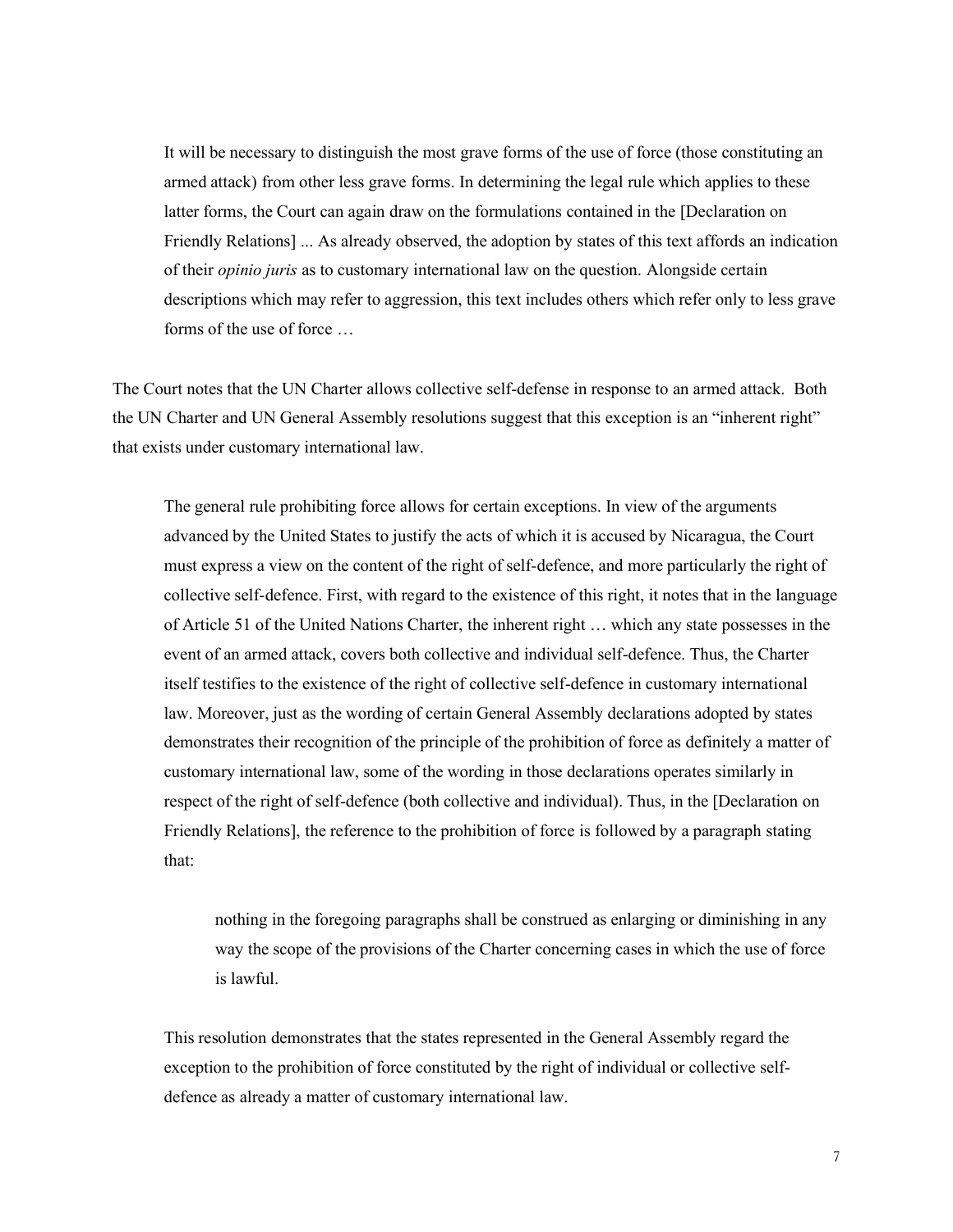The Court examines what conditions apply to the use of force in self-defence. It argues that: (1) state actions must be necessary and proportionate; (2) actions must be in response to an armed attack; (3) the victim of an armed attack must also declare itself to be a victim; and (4) the victim must request assistance.

With regard to the characteristics governing the right of self-defence, since the parties consider the existence of this right to be established as a matter of customary international law, they have concentrated on the conditions governing its use ... The parties also agree in holding that whether the response to the attack is lawful depends on observance of the criteria of the necessity and the proportionality of the measures taken in self-defence. Since the existence of the right of collective self-defence is established in customary international law, the Court must define the specific conditions which may have to be met for its exercise, in addition to the conditions of necessity and proportionality …

In the case of individual self-defence, the exercise of this right is subject to the state concerned having been the victim of an armed attack. Reliance on collective self-defence of course does not remove the need for this … An armed attack [includes] not merely action by regular armed forces across an international border, but also "the sending by or on behalf of a state of armed bands, groups, irregulars or mercenaries, which carry out acts of armed force against another state of such gravity as to amount to" … an actual armed attack conducted by regular forces … This description, contained in Article 3, paragraph (g), of the Definition of Aggression …, may be taken to reflect customary international law. The Court sees no reason to deny that, in customary law, the prohibition of armed attacks may apply to the sending by a state of armed bands to the territory of another state, if such an operation, because of its scale and effects, would have been classified as an armed attack rather than as a mere frontier incident had it been carried out by regular armed forces. But the Court does not believe that the concept of "armed attack" includes not only acts by armed bands where such acts occur on a significant scale but also assistance to rebels in the form of the provision of weapons or logistical or other support. Such assistance may be regarded as a threat or use of force, or amount to intervention in the internal or external affairs of other states. It is also clear that it is the state which is the victim of an armed attack which must form and declare the view that it has been so attacked. There is no rule in customary international law permitting another state to exercise the right of collective self-defence on the basis of its own assessment of the situation. Where collective self-defence is invoked, it is to be expected that the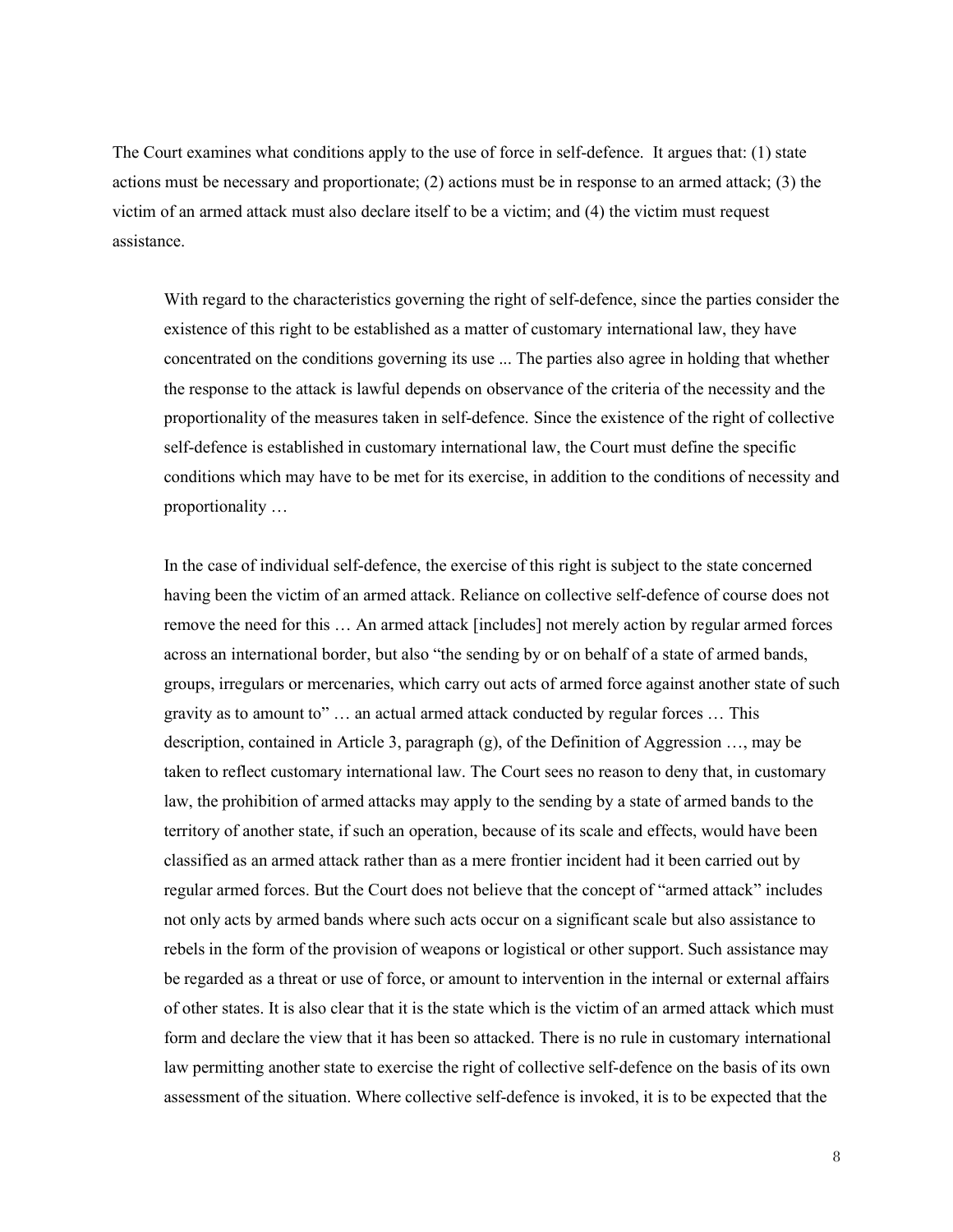state for whose benefit this right is used will have declared itself to be the victim of an armed attack …

The Court finds that in customary international law … there is no rule permitting the exercise of collective self-defence in the absence of a request by the state which regards itself as the victim of an armed attack. The Court concludes that the requirement of a request by the state which is the victim of the alleged attack is additional to the requirement that such a state should have declared itself to have been attacked.

The Court then argues that customary international law does not have a reporting requirement. Nonetheless, the Court argues that it can consider whether a state reported its actions under Article 51 as an indication of whether a state was genuinely acting in self-defense.

At this point, the Court may consider whether in customary international law there is any requirement corresponding to that found in the treaty law of the United Nations Charter, by which the state claiming to use the right of individual or collective self-defence must report to an international body, empowered to determine the conformity with international law of the measures which the state is seeking to justify on that basis. Thus Article 51 of the United Nations Charter requires that measures taken by states in exercise of this right of self-defence must be "immediately reported" to the Security Council … In customary international law it is not a condition of the lawfulness of the use of force in self-defence that a procedure so closely dependent on the content of a treaty commitment and of the institutions established by it, should have been followed. On the other hand, if self-defence is advanced as a justification for measures which would otherwise be in breach both of the principle of customary international law and of that contained in the Charter, it is to be expected that the conditions of the Charter should be respected. Thus for the purpose of enquiry into the customary law position, the absence of a report may be one of the factors indicating whether the state in question was itself convinced that it was acting in self-defence …

# *Part II: How does the relevant law apply to the facts of the case?*

The Court then proceeded to apply these legal arguments to the facts of the case. It began by examining the direct acts taken by the US and asks whether these qualify as a use of force under Article 2(4).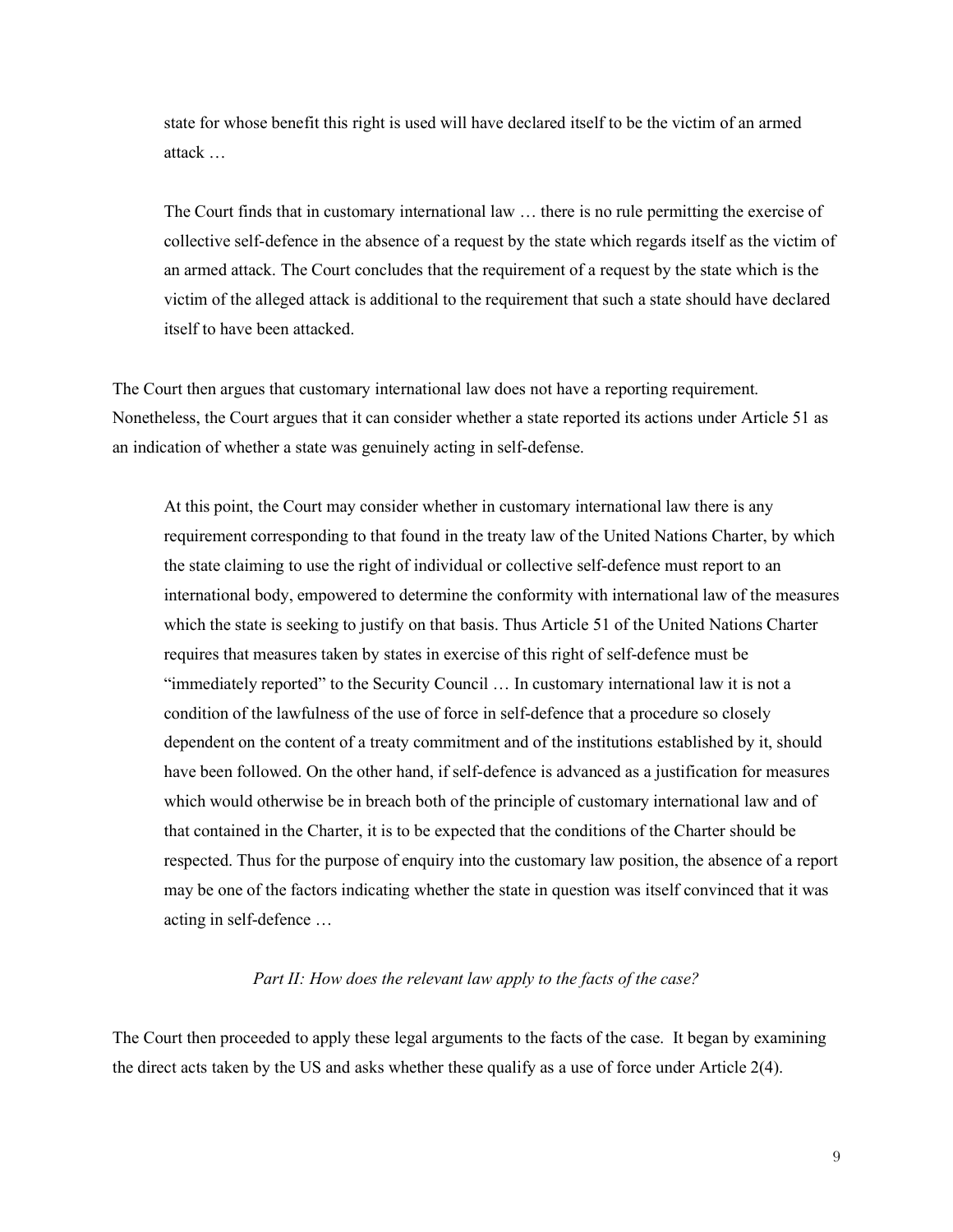What is unlawful ... is recourse to either the threat or the use of force against the territorial integrity or political independence of any state. For the most part, the complaints by Nicaragua are of the actual use of force against it by the United States. Of the acts which the Court has found imputable to the Government of the United States, the following are relevant in this respect:

- ! the laying of mines in Nicaraguan internal or territorial waters in early 1984 …
- ! certain attacks on Nicaraguan ports, oil installations and a naval base …

These activities constitute infringements of the principle of the prohibition of the use of force … unless they are justified by circumstances which exclude their unlawfulness …

The Court then considers whether US support for the *contras* qualifies as a use of force under Article 2(4). The Court argues that "arming and training" the contras was a use of force, while giving them funding was not a use of force.

Nicaragua has also claimed that the United States has violated Article 2, paragraph 4, of the Charter, and has used force against Nicaragua in breach of its obligation under customary international law in as much as it has engaged in

recruiting, training, arming, equipping, financing, supplying and otherwise encouraging, supporting, aiding, and directing military and paramilitary actions in and against Nicaragua …

As to the claim that United States activities in relation to the *contras* constitute a breach of the customary international law principle of the non-use of force, the Court finds that … the United States has committed a *prima facie* violation of that principle by its assistance to the *contras* in Nicaragua by "organizing or encouraging the organization of irregular forces or armed bands … for incursion into the territory of another state", and "participating in acts of civil strife … in another state", in the terms of [the Declaration on Friendly Relations.] Participation of this kind is contrary to the principle of the prohibition of the use of force when the acts of civil strife referred to "involve a threat or use of force". In the view of the Court, while the arming and training of the *contras* can certainly be said to involve the threat or use of force against Nicaragua, this is not necessarily so in respect of all the assistance given by the United States Government. In particular,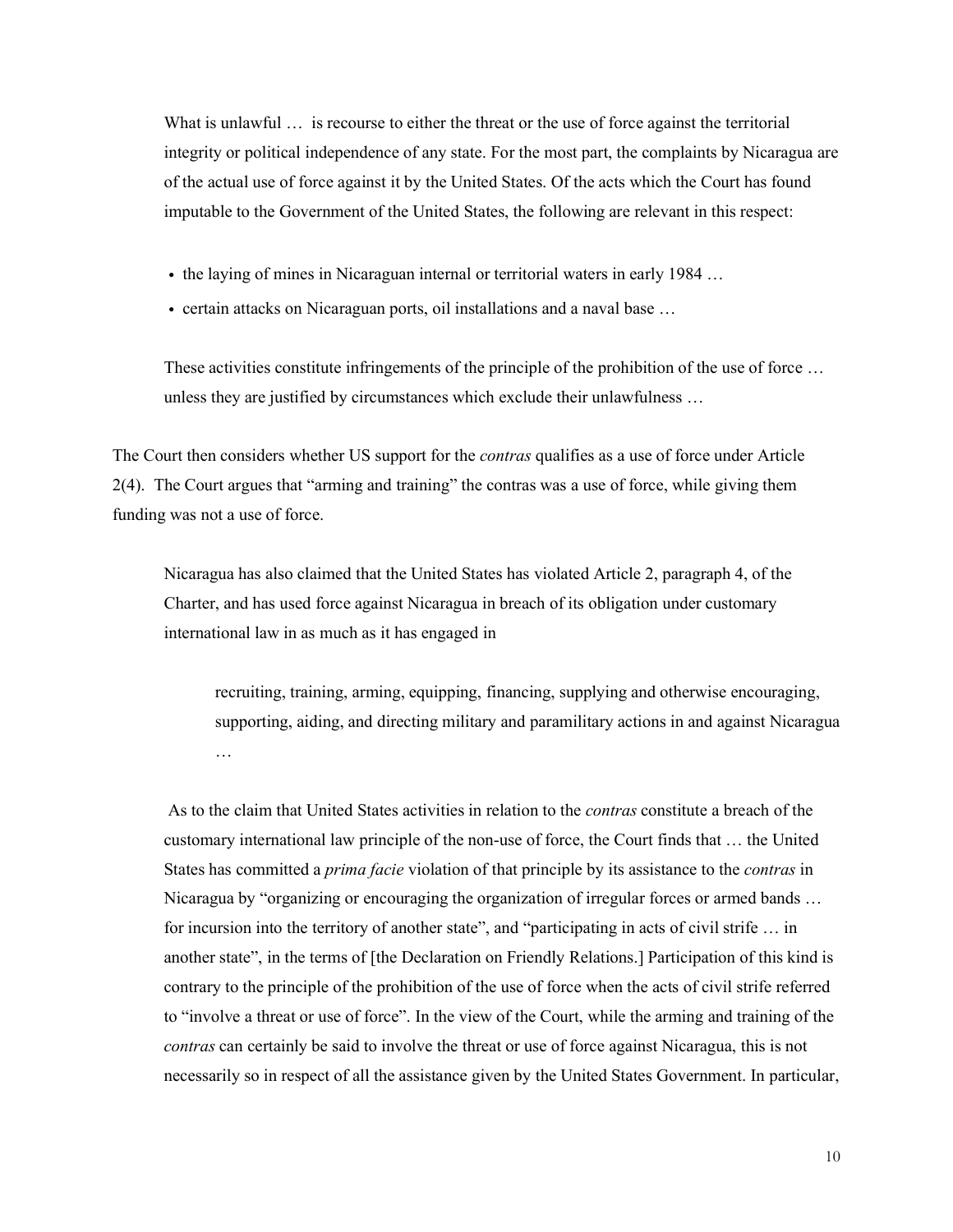the Court considers that the mere supply of funds to the *contras* … does not in itself amount to a use of force.

The Court then asks whether the US's use of force was permissible as collective self-defense under Article 51 of the UN Charter. The Court notes that to make this determination, it must first decide whether Nicaragua committed a prior armed attack.

The Court must thus consider whether … the acts in question of the United States are justified by the exercise of its right of collective self-defence against an armed attack. The Court must therefore establish whether the circumstances required for the exercise of this right of self-defence are present and, if so, whether the steps taken by the United States actually correspond to the requirements of international law. For the Court to conclude that the United States was lawfully exercising its right of collective self-defence, it must first find that Nicaragua engaged in an armed attack against El Salvador, Honduras or Costa Rica.

The Court summarizes its factual finding regarding the flow of arms from Nicaragua to El Salvador. The Court concludes Nicaragua did not attack El Salvador because providing arms to rebels is not an armed attack. The Court then acknowledges that it lacks adequate information about "transborder incursions" from Nicaragua into Costa Rica and Honduras.

As regards El Salvador, the Court has found … that it is satisfied that between July 1979 and the early months of 1981, an intermittent flow of arms was routed via the territory of Nicaragua to the armed opposition in that country. The Court was not however satisfied that assistance has reached the Salvadorian armed opposition, on a scale of any significance, since the early months of 1981, or that the Government of Nicaragua was responsible for any flow of arms at either period. Even assuming that the supply of arms to the opposition in El Salvador could be treated as imputable to the Government of Nicaragua, to justify invocation of the right of collective self-defence in customary international law, it would have to be equated with an armed attack by Nicaragua on El Salvador. As stated above, the Court is unable to consider that, in customary international law, the provision of arms to the opposition in another state constitutes an armed attack on that state …

Turning to Honduras and Costa Rica, the Court has also stated … that certain transborder incursions into the territory of those two states … were imputable to the Government of Nicaragua. Very little information is however available to the Court as to the circumstances of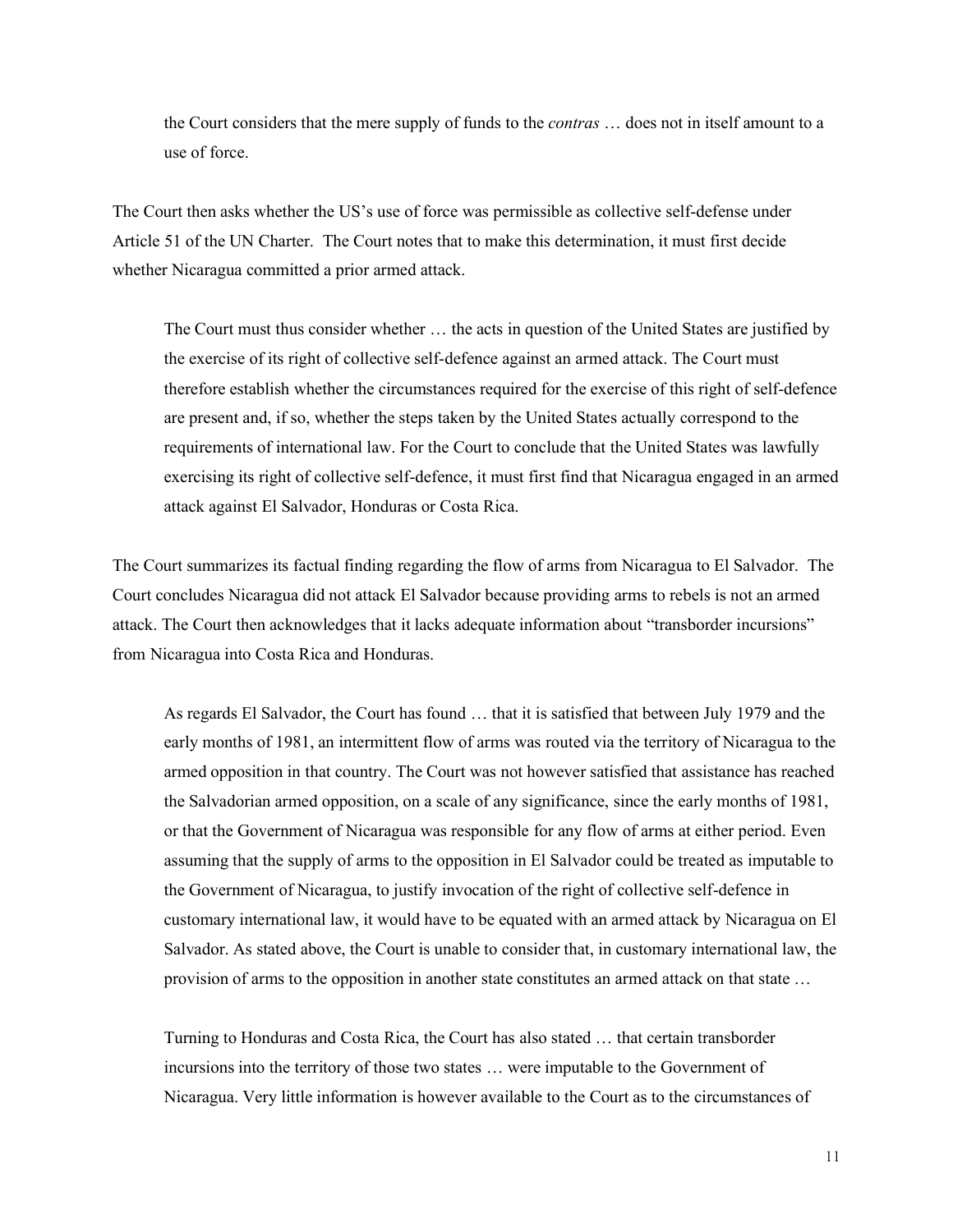these incursions or their possible motivations, which renders it difficult to decide whether they may be treated for legal purposes as amounting, singly or collectively, to an "armed attack" by Nicaragua on either or both states …

However, the Court argues that Costa Rica, El Salvador, and Honduras did not act as though they had been victims of an armed attack. Additionally, the US did not report its activities to the UN Security Council, as required by Article 51 of the UN Charter. The Court argues that this omission suggests that the US wasn't actually engaging in collective self-defense.

The exercise of the right of collective self-defence presupposes that an armed attack has occurred; and it is evident that it is the victim state, being the most directly aware of that fact, which is likely to draw general attention to its plight. It is also evident that if the victim state wishes another state to come to its help in the exercise of the right of collective self-defence, it will normally make an express request to that effect. Thus in the present instance, the Court is entitled to take account, in judging the asserted justification of the exercise of collective self-defence by the United States, of the actual conduct of El Salvador, Honduras and Costa Rica at the relevant time, as indicative of a belief by the state in question that it was the victim of an armed attack by Nicaragua, and of the making of a request by the victim state to the United States for help in the exercise of collective self-defence.

The Court has seen no evidence that the conduct of those states was consistent with such a situation, either at the time when the United States first embarked on the activities which were allegedly justified by self-defence, or indeed for a long period subsequently. So far as El Salvador is concerned, it appears to the Court that while El Salvador did in fact officially declare itself the victim of an armed attack, and did ask for the United States to exercise its right of collective selfdefence, this occurred only on a date much later than the commencement of the United States activities which were allegedly justified by this request …

As to Honduras and Costa Rica, they also were prompted by the institution of proceedings in this case to address communications to the Court; in neither of these is there mention of armed attack or collective self-defence …

There is also an aspect of the conduct of the United States which the Court is entitled to take into account as indicative of the view of that state on the question of the existence of an armed attack.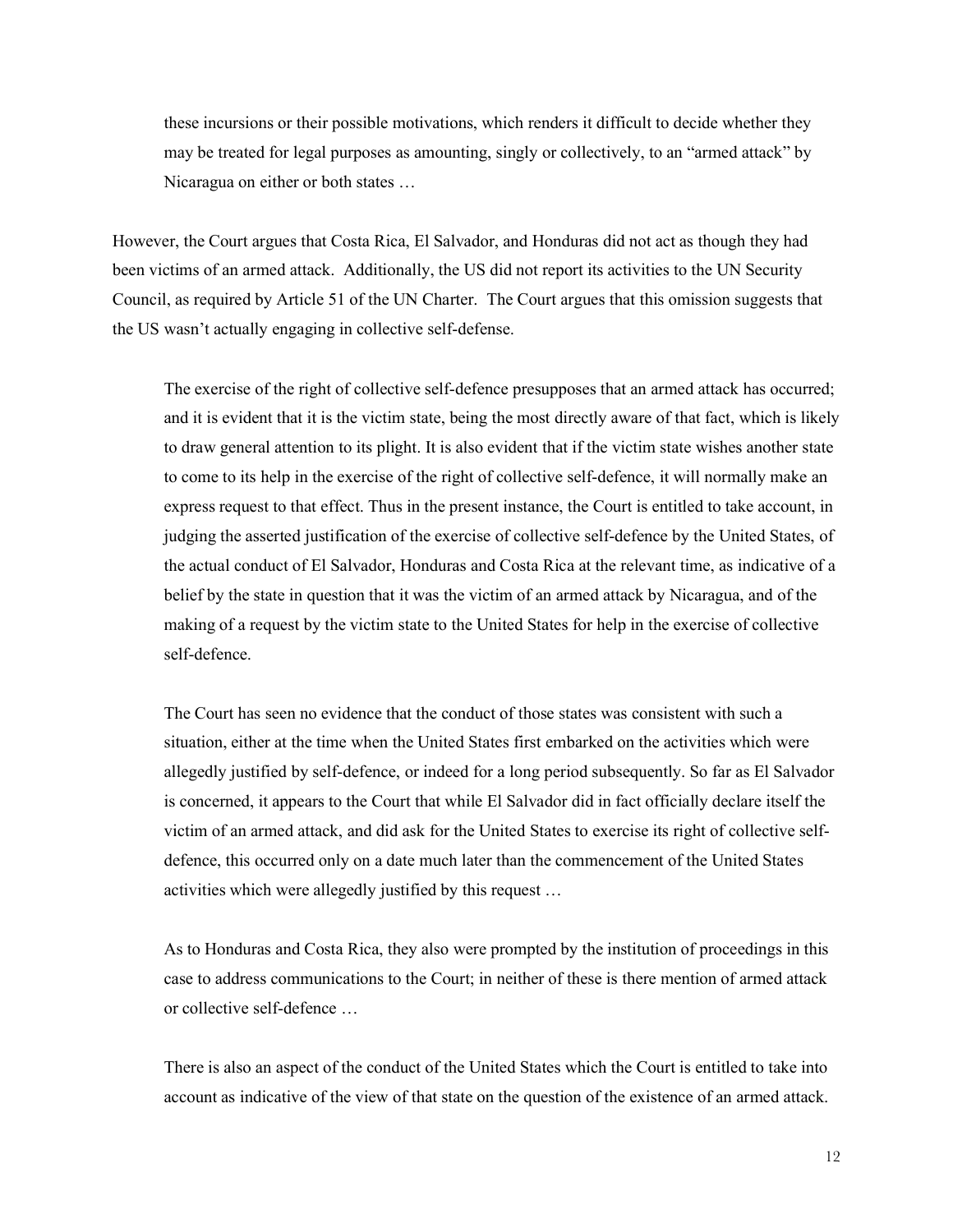At no time … has the United States Government addressed to the Security Council … the report which is required by Article 51 of the United Nations Charter in respect of measures which a state believes itself bound to take when it exercises the right of individual or collective self-defence. The Court, whose decision has to be made on the basis of customary international law, has already observed that in the context of that law, the reporting obligation enshrined in Article 51 of the Charter of the United Nations does not exist. It does not therefore treat the absence of a report on the part of the United States as [a] breach of … customary international law … But the Court is justified in observing that this conduct of the United States hardly conforms with the latter's avowed conviction that it was acting in the context of collective self-defence as consecrated by Article 51 of the Charter …

Similarly, while no strict legal conclusion may be drawn from the date of El Salvador's announcement that it was the victim of an armed attack, and the date of its official request addressed to the United States concerning the exercise of collective self-defence, those dates have a significance as evidence of El Salvador's view of the situation. The declaration and the request of El Salvador, made publicly for the first time in August 1984, do not support the contention that in 1981 there was an armed attack capable of serving as a legal foundation for United States activities which began in the second half of that year. The states concerned did not behave as though there were an armed attack at the time when the activities attributed by the United States to Nicaragua [were] the most accentuated; they did so behave only at a time when these facts fell furthest short of … an armed attack …

Finally, the Court argues that US actions violated the standards of necessity and proportionality.

Since the Court has found that the condition … required for the exercise of the right of collective self-defence by the United States is not fulfilled in this case, the appraisal of the United States activities in relation to the criteria of necessity and proportionality takes on a different significance. As a result of this conclusion of the Court, even if the United States activities in question had been carried on in strict compliance with the canons of necessity and proportionality, they would not thereby become lawful. If however they were not, this may constitute an additional ground of wrongfulness. On the question of necessity, the Court observes that the United States measures taken in December 1981 … cannot be said to correspond to a "necessity" justifying the United States' action against Nicaragua on the basis of assistance given by Nicaragua to the armed opposition in El Salvador. First, these measures were only taken, and began to produce their